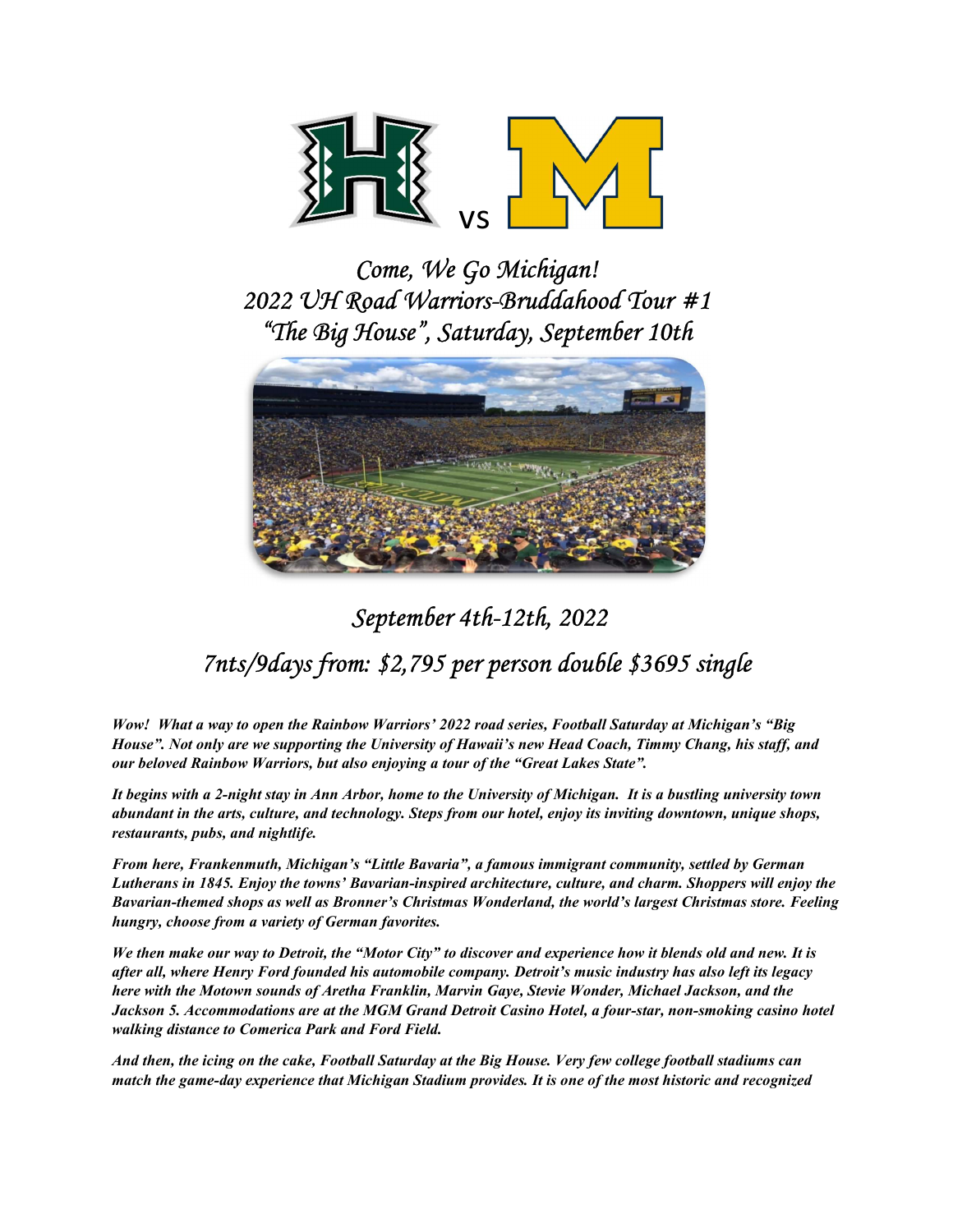sporting venues in the country and we will be there to cheer on our Rainbow Warriors, Coach Timmy Chang, and his staff.

Come, join us on this unique and fun filled 7-night tour!

### Itinerary/Details

### Day 1 – September 4th, 2022, Sunday – Depart from Honolulu

### American Airlines #675 Departs Honolulu 9:15 pm – Arrive Phoenix 6:20 am + 1

Please meet your Panda Travel representative at the American Airlines check-in kiosks and counters located in Terminal 2, a minimum of 2 hours prior to the flight departure time. Bag fees are payable at check-in.

### Day 2 – September 5th, 2022, Monday – Phoenix – Detroit- Ann Arbor

### American Airlines #1350 Departs Phoenix 9:15 am – Arrive Detroit 4:13 pm

Please make your way to the baggage claim area. Once everyone is set, we are off by charter bus to our hotel, Residence Inn by Marriott Ann Arbor Downtown. Ideally located in the heart of downtown Ann Arbor, we are steps from over 60 restaurants, popular shops, and exciting entertainment. Our room block consists of studio king suites, a king bed along with a sofa bed and fully equipped kitchen. The drive time is under 1 hour.

Welcome to Ann Arbor, home to the University of Michigan. After check-in, the remainder of the afternoon and evening is free. Do get out and enjoy time exploring this small, cool, artsy college town.



### Accommodations: Residence Inn by Marriott Ann Arbor Downtown Hotel

### Day 3 – September 6th, 2022, Tuesday – Ann Arbor (B)

After breakfast at our hotel, please meet your Panda Travel escorts at the designated time as we are off for a full day of touring. Our local step-on guides will be with us for the day.

The morning begins with a short drive to Ypsilanti to visit the Ypsilanti Automotive Heritage Museum. The museum tells the story of local pioneering automobile companies including Tucker and Kaiser-Frazer. Opened in the 1990's this site was originally home to one of the first Dodge dealerships. In later years it was converted into a Hudson Sales and Services franchise.

Some of the cars on display include the 1952 Hudson Hornet, known as the Fabulous Hudson Hornet with the 1952 NASCAR Championship win by Herb Hornet. Another unique car is the 1991 Chevrolet Caprice police car and a Tucker automobile movie prop from the movie, Tucker: The Man and His Dreams.

Enjoy time to explore as the museum has a collection of other automotive accessories, engines, signage, etc. The museum staff is also quite knowledgeable and available to answer questions.

From here, a visit to the Matthai Botanical Gardens, on the campus of the University of Michigan. It offers a beautiful indoor conservatory, walking trails, extensive formal gardens, and a gift shop. With over 700 acres, the offerings change depending on the month and season.

In September, the gardens with more to offer include, The Gateway Garden of New World Plants, featuring ornamental plants from both North and South America while The Medicinal Garden speaks to the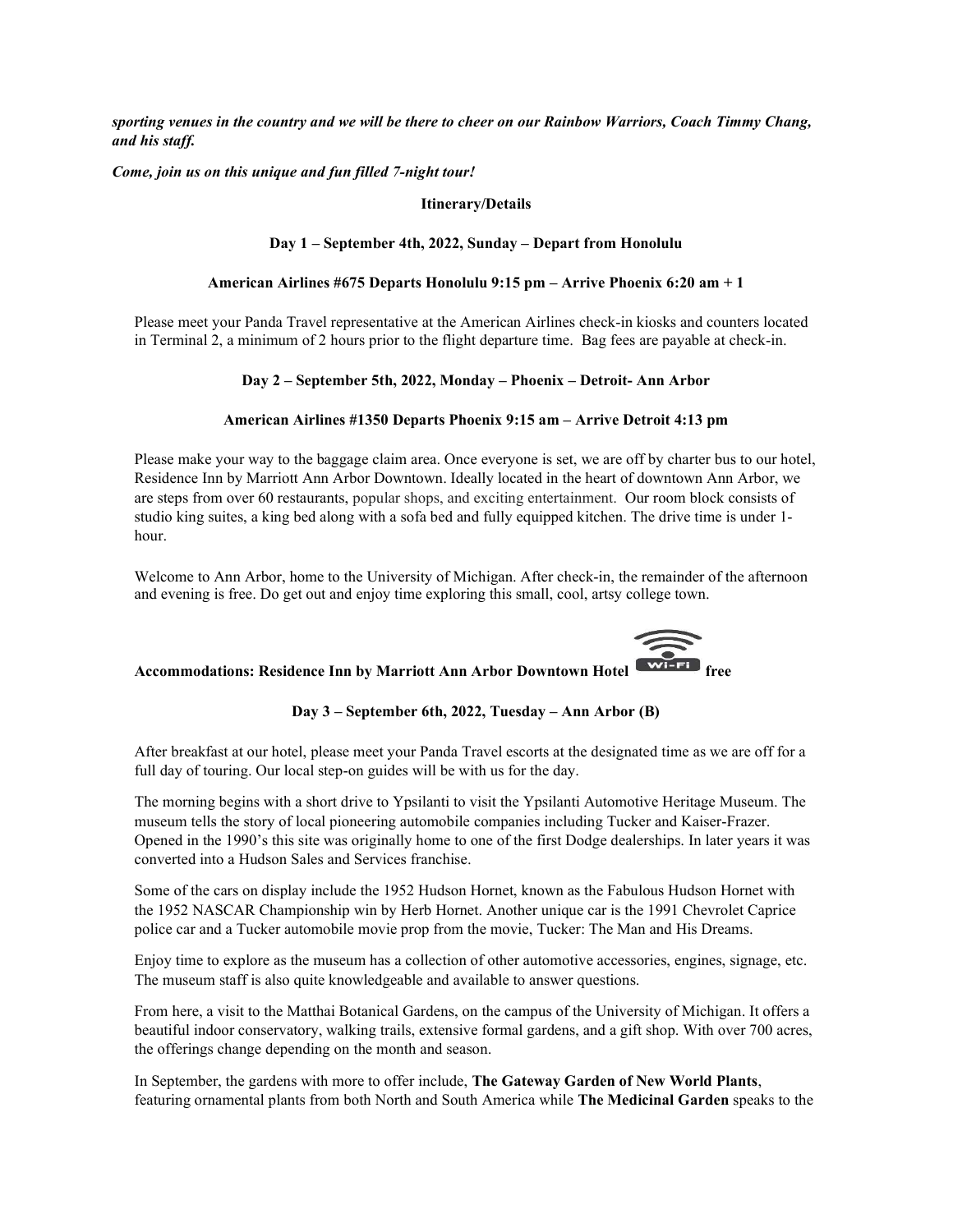connection between plants and health. The Marie Azary Rock Garden features "succulent and creeping mats that can thrive in a rocky environment". There is also the Urban Pocket Garden scented with honeysuckle and the Sitting Garden, a relaxing spot to appreciate North American native plants chosen to provide a "visual feast". Lastly, the Bonsai and Jenjing Garden, with more than 70 plants, works of art. It combines Asian styles with influences from the U.S. and Europe.

As we approach lunchtime, a visit to the Kerrytown Market and Shops, a neighborhood not far from downtown Ann Arbor. This historic market district offers a unique collection of shops and eateries. From jewelry, paper and toys to delicious sausages, smoked fish, soups and salsas, shopping here is a different kind of experience. Enjoy free time to browse, shop, and have lunch on your own.

Our last stop on tour and a highlight to be long remembered, a guided tour of the "Big House". Michigan Stadium is currently the largest college football stadium in the country at a capacity of 107, 601.

Our tour begins by pulling right up to the stadium, meet our stadium guides and up the elevator to the club/press box level. As you step out, you will be greeted by photos of iconic announcers in Michigan history. Among them, the legendary Keith Jackson whose unique voice was synonymous for decades calling some of college football's greatest plays. "The Big House" was coined by Jackson when at an opening game he said, "Welcome to The Big House". It stuck from that point on.

As you enter the press boxes, take a moment, and think of the folks who have sat in these seats as they announced the play by play, some nail biting games. By the way, the views from here are fantastic.

You will also get to see some of the luxury suites and then in another section of the stadium, behind two plain doors, the game day locker room. As you stand here, think of players that stood in this very same spot, Tom Brady, Heisman's winner, Desmond Howard, and Charles Woodson, just one of only two players (with Hall of Famer Marcus Allen) to win a Heisman Trophy, AP Rookie of the Year Award, AP Player of the Year Award, and a Super Bowl title in his career. Close your eyes and envision what it feels like to be here for a fiery halftime speech or the tears after losing a hard-fought game.

Does it get better, yes it does as we now head down the tunnel and on to the field. Imagine what it must feel like to look up into the stands as a player and hear the roar of the crowd, a surreal moment.

One interesting tidbit, the playing field sits about four stories below street level and the seats that seem so high up are right about at street level.

Wow, what a day as we make our way back to our hotel. The remainder of the afternoon and evening is free.



### Day 4 – September 7th, 2022, Wednesday – Ann Arbor-Frankenmuth (B/L)

After breakfast, please meet in the lobby with your luggage by the designated time. We bid a temporary good-bye to Ann Arbor, knowing we will be back in a few short days, standing alongside our beloved Rainbow Warriors.

Our day begins with a drive to Frankenmuth with a drive time of approximately 1.5 hours.

Welcome to Frankenmuth, aka "Little Bavaria". The area was settled in the 19th century by Lutheran immigrants from Franconia, Germany, and the town – in its timber-framed architecture, beer and sausage festivals and German spoken as a second language – has retained more than a flavor of the old country.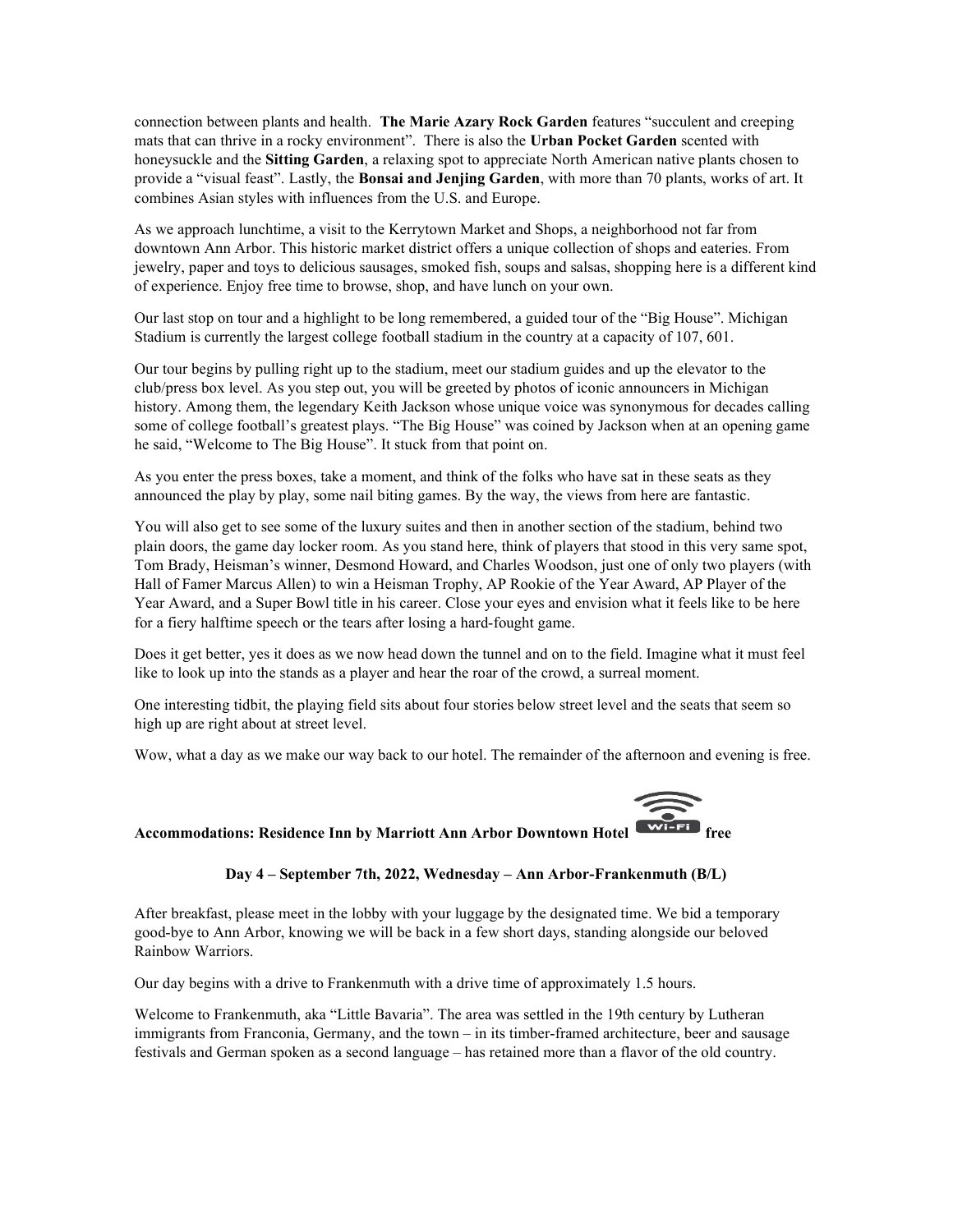Once here, we begin with a stop at Bonners Christmas Wonderland, the world's largest Christmas store, the size of 1 ½ football fields. It's a shopper's dream with over 50,000 trims and gifts. The sights, sounds and spirit of Christmas surround you. Enjoy free time to browse and shop.

From here, off to the Bavarian Inn Restaurant to get a taste of traditional German baking with a hands-on pretzel rolling experience. Make sure you have your cameras on hand, ready for before and after selfies.

Follow along as the baking experts lead you through the proper pretzel-rolling techniques as you build your own pretzel. There's nothing quite like biting into doughy warm pretzels that you've just baked. Do enjoy your hot, fresh twisted treat.

Now, lunch time and on tap the signature Frankenmuth Combination Luncheon that includes samples of Frankenmuth chicken, Jäger Schnitzel and Sauerbraten. It is served with Kartoffelkäseknödel (potato cheese puffs), homemade bread, coleslaw, desert, and choice of listed drinks.

After lunch, do stop by the Castle Shops in the restaurant's lower level. You will find a wide selection of items offered in a charming fairytale atmosphere. The various shops include the Doll & Toy Shop, Royal Gift Shop, Souvenirs & Cheers Gift Shop (German items), and the Wine & Beer Shop.

This afternoon, a visit at the German themed outdoor shopping mall, Frankenmuth River Place Shops. With over 40 shops, enjoy free time to explore. Do make a point to visit the Frankenmuth Clock Company and its display of over 1,000 different clocks. If you have wanted a cuckoo clock, this is the place, they come in sizes ranging from 4 inches to 5 feet.

Now, off to our hotel, Fairfield Inn and Suites Frankenmuth, ideally located right on South Main Street. Come out the front door and town center is steps away. We will be checking in by 4pm and the remainder of the afternoon and evening is free. You will find that most shops are open until 8pm.



# Accommodations: Fairfield Inn by Marriott Frankenmuth

### Day 5 – September 8th, 2022, Thursday – Frankenmuth-Dearborn-Detroit (B)

After breakfast, please meet your Panda Travel guide in the lobby by the designated time as we are off to Dearborn, approximately 1.5-hour drive. Dearborn is home to the Henry Ford Museum, one of the country's finest. Focusing on American innovation and culture, it is less like a museum and more like a mini town. Here you will find artifacts that include the rocking chair Abraham Lincoln was sitting in when he was assassinated, the limo in which John F. Kennedy was killed and the bus on which Rosa Parks refused to give up her seat.

Step inside the bus where Rosa Parks made a stand by taking a seat. Play pilot as you explore flight innovations, starting with the Wright brothers' achievements, or make yourself at home inside Buckminster Fuller's circular Dymaxion House. Put yourself in the place of the movers and shakers who blazed the trail to where we stand today.

The adjacent Greenfield Village comprises historic buildings shipped in from all over the country, reconstructed and restored, such as Thomas Edison's laboratory from Menlo Park and the Wright Brothers' airplane workshop. Spread across more than 80 acres, Greenfield Village comes alive with the unforgettable sights, sounds, and settings of America's past.

We will be met by local guides who will offer an introductory to each venue and then allow you free time to explore on your own. Both the Henry Ford and Greenfield Village offer a variety of shops and dining options. Lunch is on your own today.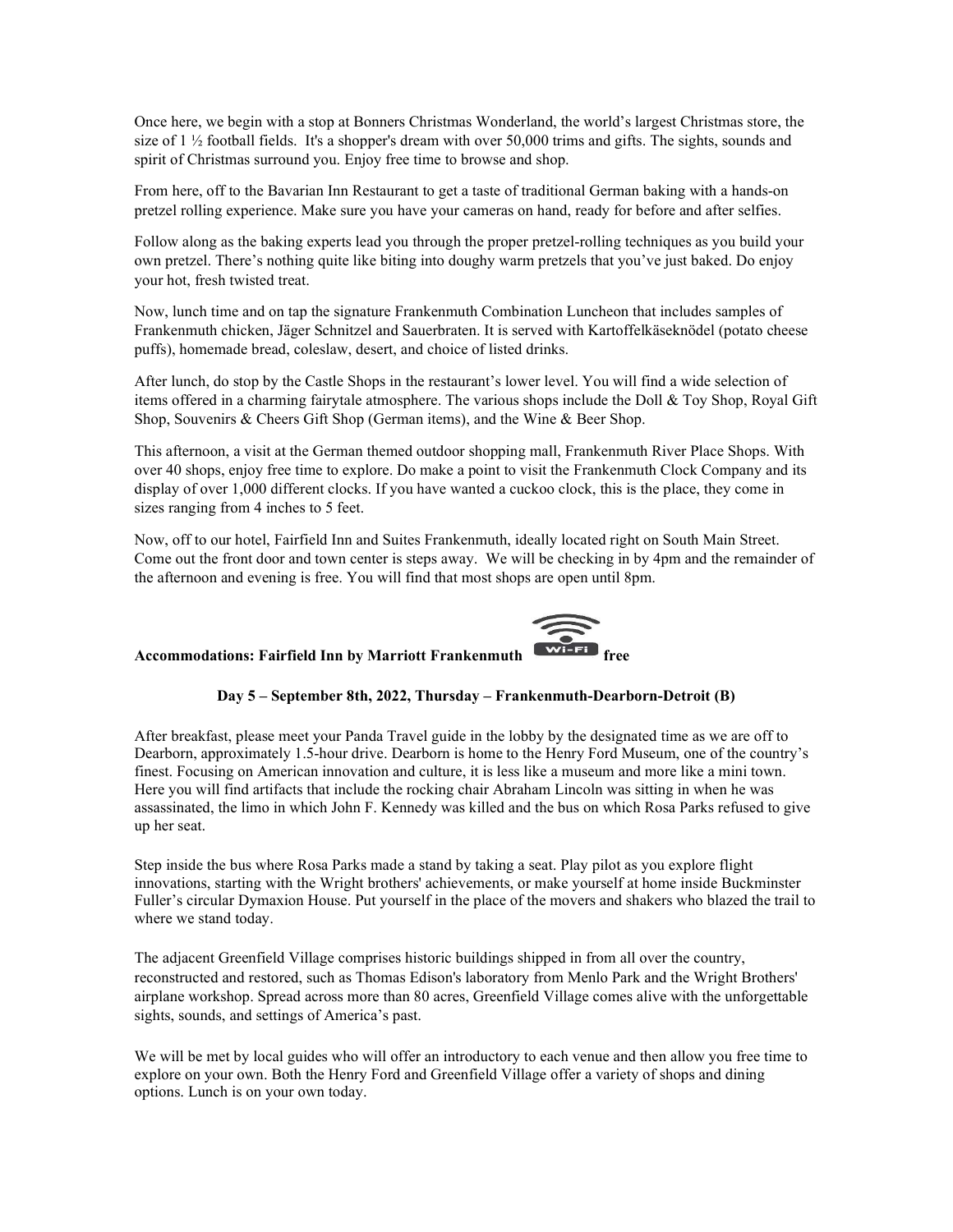We have planned for a full day here so that you can enjoy the experience as much as possible. The Ford Rouge Factory is not included in today's pass; however, if you do want to experience, there is a shuttle available to take you there.

We plan on departing here by 4pm and arrive in the "Motor City" and our hotel, MGM Grand Detroit Casino Hotel by 5pm. Once the check-in is completed, the remainder of the evening is free. If you are off to do some gambling, we leave you with this phrase, "Winner Winner Chicken Dinner", the origin often credited to an unnamed blackjack dealer from Binion's in Las Vegas.

Our hotel, MGM Grand Detroit, is in the heart of the city, walking distance to Ford Field and Comerica Park. Besides the on-site casino, luxury spa and indoor infinity-edge pool, they offer seven restaurants as well as a quick service Breeze Dining Court. It is a non-smoking, adults only property and you must be at least 21 years old to be in any of their public areas.

\*\*Please note that most rooms at the hotel only offer one king bed. We only have a handful of rooms with 2 beds. If you are a couple, we appreciate your kokua by accepting a king bed so that unrelated travelers are able to be accommodated in the doubles.\*\*

## Accommodations: MGM Grand Detroit Casino Hotel  $\overline{W^{i}}$  included as part of the resort fee.



### Day 6 – September 9th, 2022, Friday – Detroit

After breakfast on your own, please meet at the designated time as we are off on a full day touring the Motor City, where the car is king as might be expected in the USA's auto-making hub. Back in the day, practically everyone worked in the motor industry. The times have changed, but Detroit still has a lot going on, from eye-popping street art to vintage cars, jazz clubs, and art deco architecture.

Below is the current itinerary we have planned out. Please keep in mind we will not be able to get off at each spot, some will only be a drive by with time for a photo opportunity. Local guides with will be with us for the day.

Our morning begins with a visit to Corktown, Detroit's oldest surviving neighborhood, deriving its name from County Cork, Ireland. Many Irish immigrants fled the Great Irish Potato Famine of the 1840's and by early 1850's half of the residents were of Irish descent.

Moving forward to today, it has become one of the most up-and-coming neighborhoods in the country and more so after Ford Motor Company purchased the abandoned Michigan Central Station with a promise to build a campus in Corktown.

We now head downtown for views of the Riverwalk, a 3.5-mile route offering breathtaking views of the Detroit River and the city's skyline. Then on to City Center, the Guardian Building, the city's landmark skyscraper, and the Belt Art Alley, an artistic dreamland featuring a variety of art, from murals to creative installations to light -based pieces.

Next, Parker's Alley, a new place to shop in downtown Detroit, named in homage to Thomas Parker, a free black man who became one of Detroit's first black landowners. And then, Campus Martius Park, a beautiful urban park.

As we get to the noon hour, off to Greektown, a historic entertainment district. The area is known for its architecture dating back to as early as 1910, and for its number of Greek restaurants and stores. The area was one of the major settlement areas of Greek immigrants to Toronto after World War I.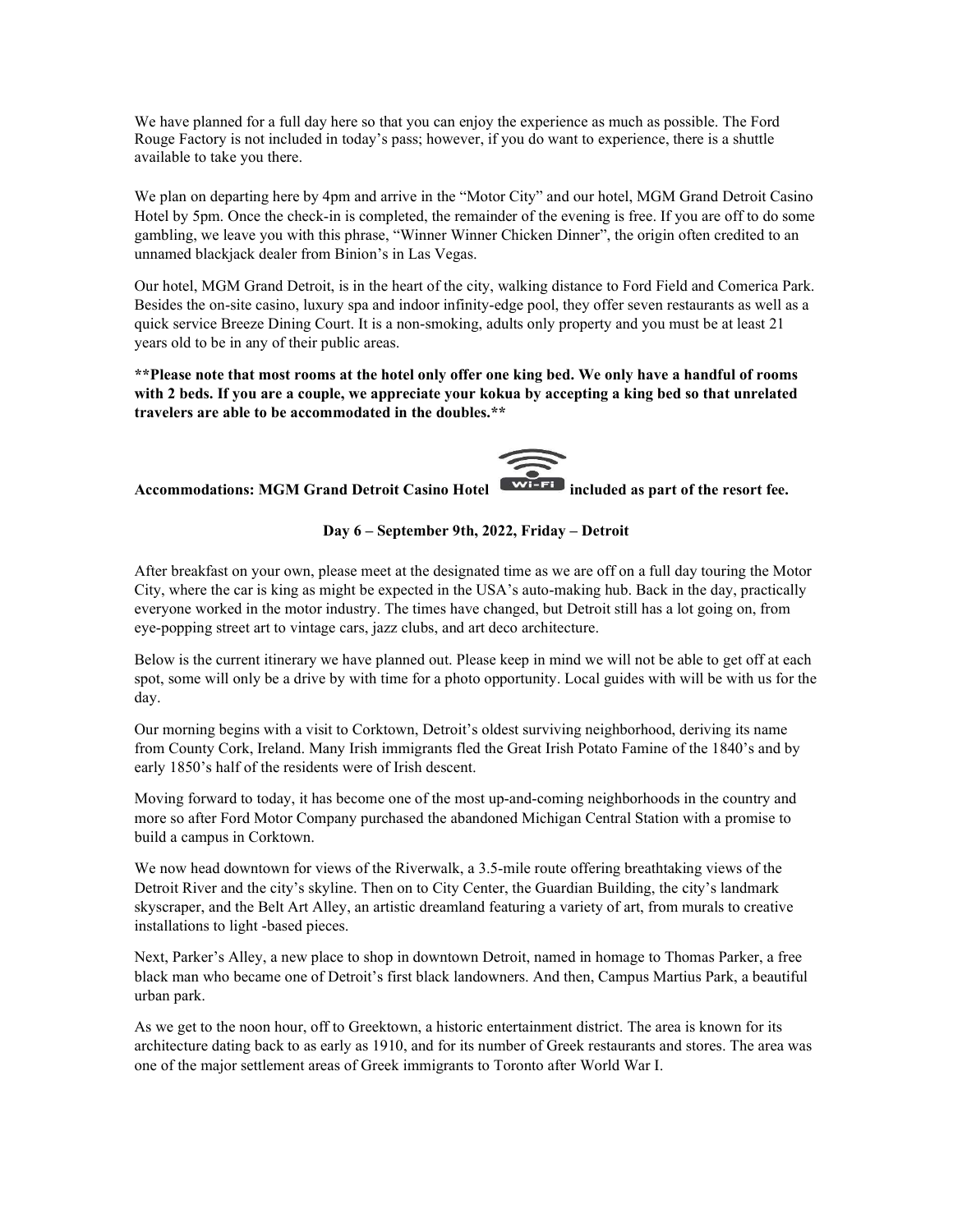Enjoy free time to browse, shop and have lunch on your own. Feeling lucky, try your hand at the Greektown Casino. Never been to a Wahlburgers Restaurant, you'll have the opportunity today.

We will also get in a quick photo stop at Ford Field, home to the Detroit Lions and just across the way, Comerica Park, home to the Detroit Tigers.

This afternoon's touring begins with a visit to Midtown and the Cultural Center Historic District. It is home to many of the city's oldest cultural institutions, full of vintage homes, museums, and public art. Next, a visit to the Fisher Building, built by the Fisher brothers of "Body by Fisher" fame -- opened in September 1928. This 441-foot tower, known as "Detroit's largest art object" is decked to the nines in fancy marbles, mosaics, soaring, painted ceilings and a whole lot of brass and bronze. Don't forget to grab the camera as we will be going in.

We continue to Motown Museum for a photo opportunity on its porch. This beloved museum is where Berry Gordy Jr. launched his music empire. The museum is currently closed and fenced off for renovations. It is scheduled to reopen in the summer.

Now, off on a drive through the historic Boston Edison District. It contains over 900 homes, most constructed between 1905 and 1925 and range in size from modest two-story vernaculars to impressive mansions. Early residents of Boston-Edison included Henry Ford, James Couzens, Horace Rackham, Sebastian Kresge, and Joe Louis.

Today, this district is a multi-racial, multi-ethnic neighborhood with people from diverse occupations and professions who share a common appreciation and love of historic homes. It boasts the Historic Boston-Edison Association, the oldest continuous neighborhood association in the city, founded in 1921.

We expect to be back at our hotel by late afternoon. Once back, the remainder of the afternoon and evening is free.



### Accommodations: MGM Grand Detroit Casino Hotel **WIFEL IDED** included as part of the resort fee.

### Day 7 – September 10th, 2022, Saturday – Detroit-Ann Arbor-Detroit

### GAME DAY! GO WARRIORS!

If you mention the "Big House," any University of Michigan fan worth their maize and blue will know you're talking about their huge football stadium. Less than a century ago, this spot was known as the Miller Family Farm. It boasted barns, strawberry patches, and an underground spring - not the artificial turf and block M that can be found on the site today.

Size does matter when it comes to talking about the best stadiums in college football. There is no other able to match Michigan in this regard. The primary reason why the Big House can hold so many fans is because of where the bowl rests in relation to ground level. Nearly 75 percent of the stadium had to be built below ground level to offset the effects of a high-water table.

A typical game day Saturday in Ann Arbor begins around 8:30am, with a cool breeze as families and friends begin to set up their tailgate tables by the stadium. They are decked out with Michigan gear under their Michigan tents, grills are sizzling and the smell of bacon and burgers in the air. U-M students leisurely open their first cans of beer and play beer pong outside of their houses.